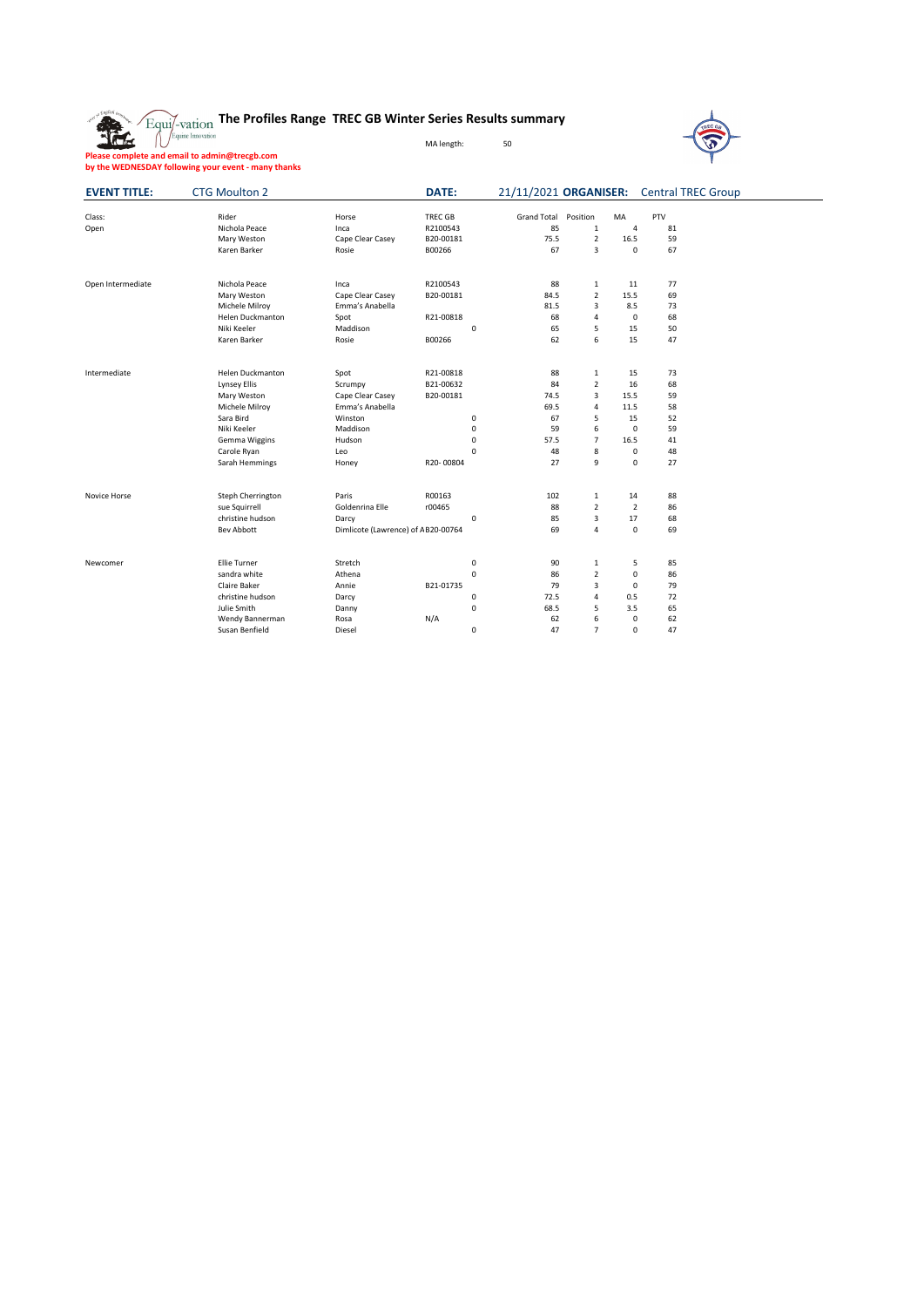|                                      | $Equi$ -vation                            | The Profiles Range TREC GB Winter Series Class summary                          |                    |                                                                                                                                                                                                                                                                                                                                                                                                                                                                                                                                                    |                                                       |                          |                     |                           |                     |        |      |                                 | TREC         |          |
|--------------------------------------|-------------------------------------------|---------------------------------------------------------------------------------|--------------------|----------------------------------------------------------------------------------------------------------------------------------------------------------------------------------------------------------------------------------------------------------------------------------------------------------------------------------------------------------------------------------------------------------------------------------------------------------------------------------------------------------------------------------------------------|-------------------------------------------------------|--------------------------|---------------------|---------------------------|---------------------|--------|------|---------------------------------|--------------|----------|
| <b>ACTIVE</b><br><b>EVENT TITLE:</b> | Equine Innovation<br><b>CTG Moulton 2</b> |                                                                                 | <b>DATE:</b>       |                                                                                                                                                                                                                                                                                                                                                                                                                                                                                                                                                    | 21/11/2021 ORGANISER:                                 |                          |                     | <b>Central TREC Group</b> |                     |        |      |                                 |              |          |
| <b>Class:</b>                        | <b>Open</b>                               |                                                                                 |                    |                                                                                                                                                                                                                                                                                                                                                                                                                                                                                                                                                    |                                                       |                          |                     |                           |                     |        |      |                                 |              |          |
| <b>RIDER</b>                         | <b>TREC GB NO</b>                         | I. Ridden Weave<br><b>HORSE</b> (very important) <sup><math>k_{\%}</math></sup> | <b>Ridden Jump</b> | <b>A.Ridden Roundra-bour</b><br>S. Ridden Corridor<br>$\mathcal{S}_{R_{i_{\mathcal{U}_{\mathcal{C}_{\mathcal{C}_{\mathcal{C}_{\mathcal{C}_{\mathcal{C}_{\mathcal{C}_{\mathcal{C}_{\mathcal{C}_{\mathcal{C}_{\mathcal{C}_{\mathcal{C}_{\mathcal{C}_{\mathcal{C}_{\mathcal{C}_{\mathcal{C}_{\mathcal{C}_{\mathcal{C}_{\mathcal{C}_{\mathcal{C}_{\mathcal{C}_{\mathcal{C}_{\mathcal{C}_{\mathcal{C}_{\mathcal{C}_{\mathcal{C}_{\mathcal{C}_{\mathcal{C}_{\mathcal{C}_{\mathcal{C}_{\mathcal{C}_{\mathcal{C}_{\mathcal{C}_{\mathcal{C}_{\mathcal{C}_{$ | <b>6.</b> Ridden Kilhaneer Steets<br>Aidden Rein back | <b>S.Ridden Sidenass</b> | 9. Ridden Neck Rein | Deductions for circling   | PTV<br><b>TOTAL</b> | CANTER | WALK | <b>MA</b><br><b>TOTAL TOTAL</b> | <b>GRAND</b> | $\delta$ |
| Nichola Peace                        | R2100543                                  | Inca                                                                            |                    |                                                                                                                                                                                                                                                                                                                                                                                                                                                                                                                                                    |                                                       |                          |                     |                           |                     |        |      |                                 | 85           |          |
| Mary Weston                          | B20-00181                                 | Cape Clear Casey                                                                |                    |                                                                                                                                                                                                                                                                                                                                                                                                                                                                                                                                                    |                                                       |                          |                     |                           |                     | 59     |      | 16.5                            | 75.5         |          |
| Karen Barker                         | B00266                                    | Rosie                                                                           |                    |                                                                                                                                                                                                                                                                                                                                                                                                                                                                                                                                                    |                                                       |                          |                     |                           |                     | 67     |      |                                 | 67           |          |

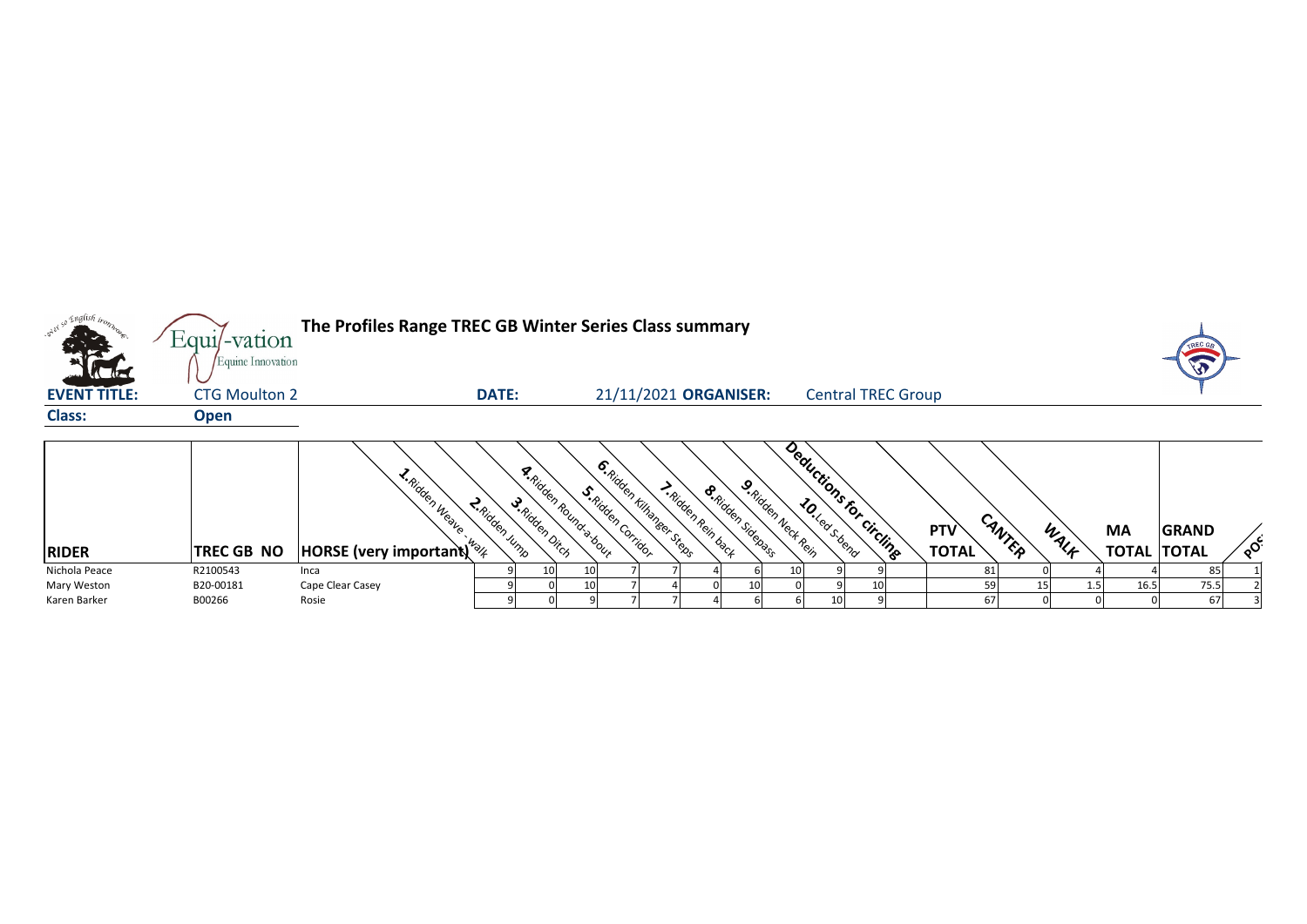

| only so English trong<br><b>The Red</b> | Equi/-vation<br>Equine Innovation | The Profiles Range TREC GB Winter Series Class summary            |                                            |                                                  |                                             |                                      |                      |                           |                            |        |      |                                 |              |                            |
|-----------------------------------------|-----------------------------------|-------------------------------------------------------------------|--------------------------------------------|--------------------------------------------------|---------------------------------------------|--------------------------------------|----------------------|---------------------------|----------------------------|--------|------|---------------------------------|--------------|----------------------------|
| <b>EVENT TITLE:</b>                     | <b>CTG Moulton 2</b>              |                                                                   | <b>DATE:</b>                               |                                                  | 21/11/2021 ORGANISER:                       |                                      |                      | <b>Central TREC Group</b> |                            |        |      |                                 |              |                            |
| <b>Class:</b>                           | <b>Open Intermediate</b>          |                                                                   |                                            |                                                  |                                             |                                      |                      |                           |                            |        |      |                                 |              |                            |
| <b>RIDER</b>                            | <b>TREC GB NO</b>                 | <b>L.Ridden Jump</b><br><b>HORSE</b> (very<br>$ important\rangle$ | 2. Ridden Side pags<br>3. Ridden neck rein | s. Ridden kilhanseer steps<br>a. Ridden reinback | - Ridden round a-bour<br>6. Ridden corridor | 8. Ridden s.bend<br>9. Mount Offside | Ridden Turnabour box | Deductions for circling   | <b>PTV</b><br><b>TOTAL</b> | CANTER | WALF | <b>MA</b><br><b>TOTAL TOTAL</b> | <b>GRAND</b> | $\mathcal{L}_{\mathbf{Q}}$ |
| Nichola Peace                           | R2100543                          | Inca                                                              |                                            | 10<br>10                                         |                                             |                                      | 10                   |                           | 77                         |        |      |                                 | 88           |                            |
| Mary Weston                             | B20-00181                         | Cape Clear Casey                                                  |                                            | 10<br>10                                         |                                             |                                      | 10                   | 10                        | 69                         |        | 0.5  | 15.5                            | 84.5         |                            |
| Michele Milroy                          |                                   | Emma's Anabella                                                   |                                            | 10<br>10                                         |                                             |                                      | 10                   | 10                        | 73                         |        | 0.5  | 8.5                             | 81.5         |                            |
| Helen Duckmanton                        | R21-00818                         | Spot                                                              |                                            | 10                                               | 10                                          |                                      | 10                   | 10                        | 68                         |        |      |                                 | 68           |                            |
| Niki Keeler                             |                                   | 0 Maddison                                                        |                                            | 10                                               |                                             |                                      | 10                   |                           | 50                         | 15     |      | 15                              | 65           |                            |
| Karen Barker                            | B00266                            | Rosie                                                             |                                            |                                                  |                                             |                                      | 10 <sup>1</sup>      | 10                        | 47                         | 15     |      | 15                              | 62           |                            |

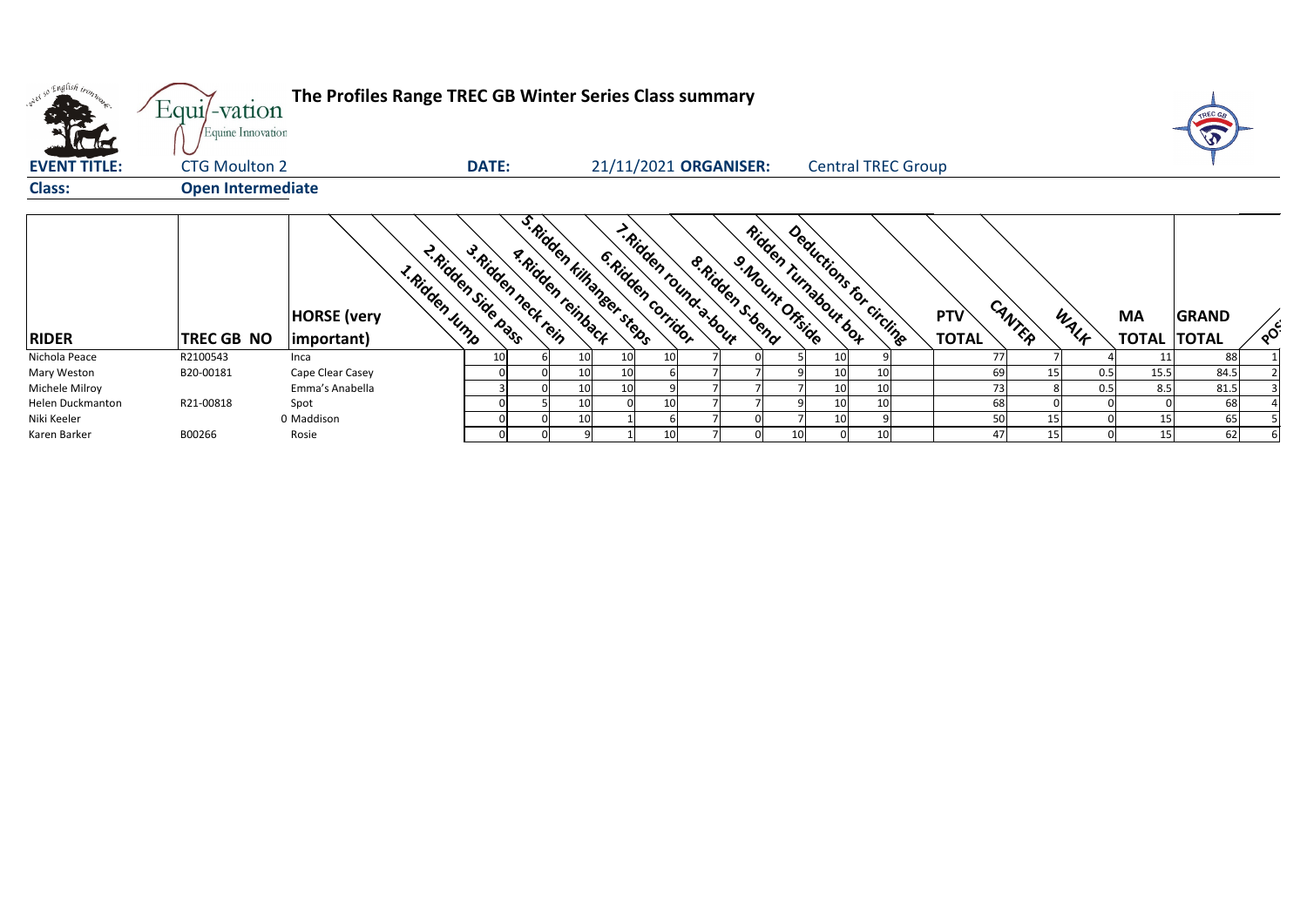

| onel so English trong | $Equi$ -vation<br>Equine Innovation |                                         |                                                                    | The Profiles Range TREC GB Winter Series Class summary |                                               |  |                       |                                            |    |                                                                  |    |                           |  |                            |        |      |      |                                 | TREC GA      |                           |
|-----------------------|-------------------------------------|-----------------------------------------|--------------------------------------------------------------------|--------------------------------------------------------|-----------------------------------------------|--|-----------------------|--------------------------------------------|----|------------------------------------------------------------------|----|---------------------------|--|----------------------------|--------|------|------|---------------------------------|--------------|---------------------------|
| <b>EVENT TITLE:</b>   | <b>CTG Moulton 2</b>                |                                         | <b>DATE:</b>                                                       |                                                        |                                               |  |                       | 21/11/2021 ORGANISER:                      |    |                                                                  |    | <b>Central TREC Group</b> |  |                            |        |      |      |                                 |              |                           |
| <b>Class:</b>         | <b>Intermediate</b>                 |                                         |                                                                    |                                                        |                                               |  |                       |                                            |    |                                                                  |    |                           |  |                            |        |      |      |                                 |              |                           |
| <b>RIDER</b>          | TREC GB NO                          | <b>HORSE</b> (very<br>$ $ important $ $ | 3. Ridden Kilhanser Steer<br>2. Ridden Reinback<br>1. Ridden Weave |                                                        | <b>A.Ridden Corridor</b><br>S. Ridden S. bend |  | 6. Ridden Rounds bour | <b>S. Ridden Sidepans</b><br>>.Ridden Jump |    | Deductions for circline<br>9. Lea Turnabour bot<br>Mount Offside |    |                           |  | <b>PTV</b><br><b>TOTAL</b> | CANTER |      | WALK | <b>MA</b><br><b>TOTAL TOTAL</b> | <b>GRAND</b> | $\mathbf{Q}^{\mathbf{C}}$ |
| Helen Duckmanton      | R21-00818                           | Spot                                    |                                                                    | 10                                                     |                                               |  |                       |                                            |    |                                                                  | 10 | 10                        |  |                            | 73     | 15   |      | 15                              | 88           |                           |
| Lynsey Ellis          | B21-00632                           | Scrumpy                                 |                                                                    |                                                        |                                               |  | 10                    |                                            | 10 |                                                                  |    | 10                        |  |                            | 68     | 15   |      | 16                              | 84           |                           |
| Mary Weston           | B20-00181                           | Cape Clear Casey                        |                                                                    | 10                                                     | 10                                            |  |                       |                                            |    |                                                                  |    | 3                         |  |                            | 59     | 15   | 0.5  | 15.5                            | 74.5         |                           |
| Michele Milroy        |                                     | Emma's Anabella                         |                                                                    |                                                        |                                               |  |                       |                                            | 10 |                                                                  |    | 10                        |  |                            | 58     | 11.5 |      | 11.5                            | 69.5         |                           |
| Sara Bird             |                                     | 0 Winston                               |                                                                    |                                                        |                                               |  |                       |                                            |    |                                                                  | 10 | 10                        |  |                            | 52     | 15   |      | 15                              | 67           |                           |
| Niki Keeler           |                                     | 0 Maddison                              |                                                                    | 10                                                     |                                               |  | 10                    |                                            |    |                                                                  |    | 10                        |  |                            | 59     |      |      |                                 | 59           |                           |
| Gemma Wiggins         |                                     | 0 Hudson                                |                                                                    |                                                        |                                               |  |                       |                                            |    |                                                                  |    |                           |  |                            | 41     | 15   | 1.5  | 16.5                            | 57.5         |                           |
| Carole Ryan           |                                     | 0 Leo                                   |                                                                    |                                                        |                                               |  | 10                    |                                            |    |                                                                  |    |                           |  |                            | 48     |      |      |                                 | 48           |                           |
| Sarah Hemmings        | R20-00804                           | Honey                                   |                                                                    | 10 <sup>1</sup>                                        |                                               |  |                       |                                            |    |                                                                  |    |                           |  |                            | 27     |      |      |                                 | 27           | 9                         |

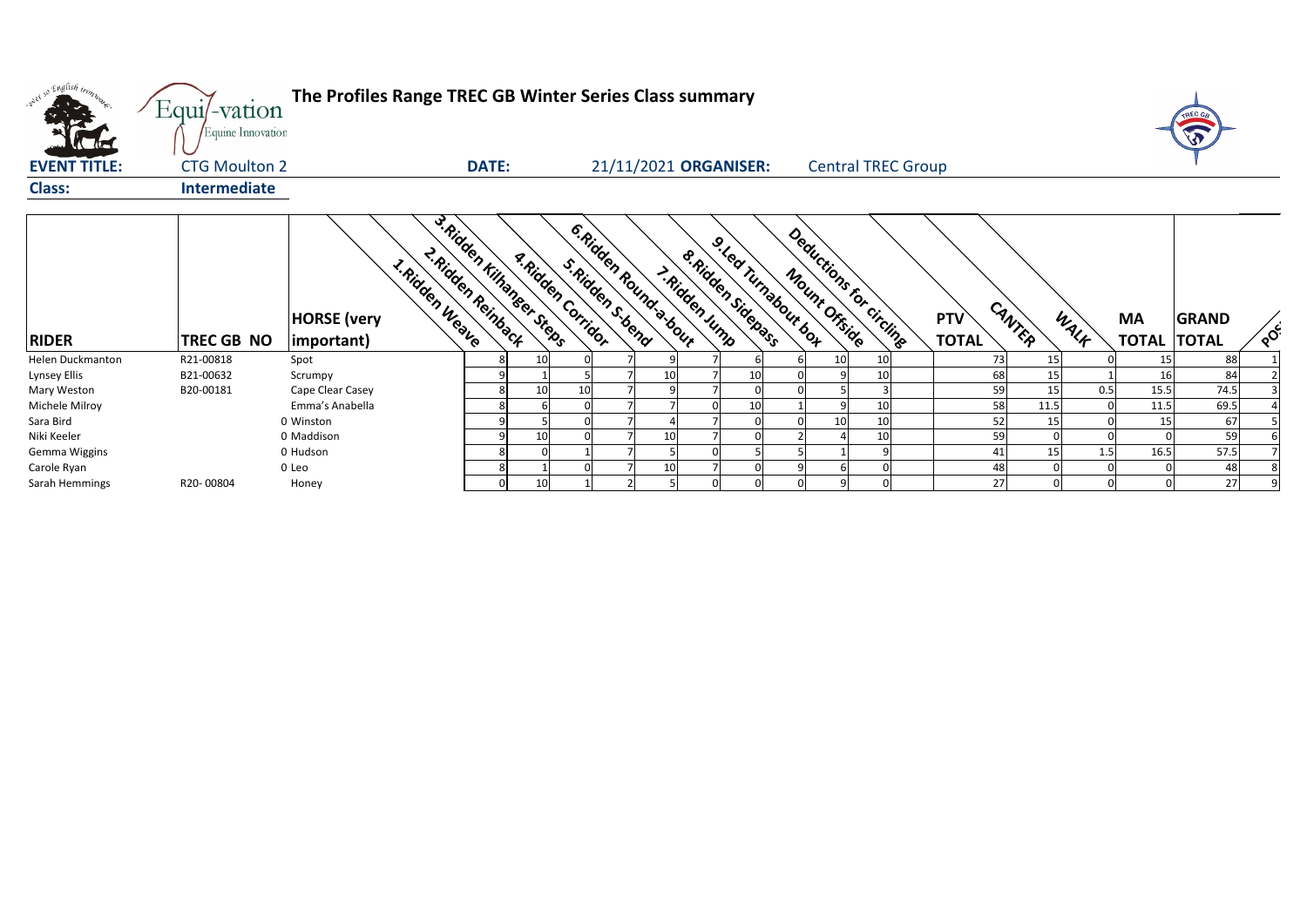| so English iron     | $Equi$ -vation<br>Equine Innovation | The Profiles Range TREC GB Winter Series Class summary |                                                |                                         |                                                              |                         |                                          |                                      |      |                                 |              |                           |
|---------------------|-------------------------------------|--------------------------------------------------------|------------------------------------------------|-----------------------------------------|--------------------------------------------------------------|-------------------------|------------------------------------------|--------------------------------------|------|---------------------------------|--------------|---------------------------|
| <b>EVENT TITLE:</b> | <b>CTG Moulton 2</b>                |                                                        | <b>DATE:</b>                                   |                                         | 21/11/2021 ORGANISER:                                        |                         | <b>Central TREC Group</b>                |                                      |      |                                 |              |                           |
| <b>Class:</b>       | <b>Novice Horse</b>                 |                                                        |                                                |                                         |                                                              |                         |                                          |                                      |      |                                 |              |                           |
| <b>RIDER</b>        | <b>TREC GB NO</b>                   | <b>Aidden Trinals</b>                                  | 2. Ridden Turnabout bot<br>3. Ridden Rein Back | <b>A.Ridden Corridor</b><br>S. Lea Jump | <b>B.Ridden Kilhaneer steps (tron)</b><br>I. Mount near side | 9. Ridden Round: 3-bour | Deductions for circling<br>Ridden s bend | CANTER<br><b>PTV</b><br><b>TOTAL</b> | WALK | <b>MA</b><br><b>TOTAL TOTAL</b> | <b>GRAND</b> | $\mathbf{Q}^{\mathbf{C}}$ |
| Steph Cherrington   | R00163                              | Paris                                                  |                                                |                                         | 10                                                           | 10<br>10                |                                          | 88                                   |      |                                 | 102          |                           |
| sue Squirrell       | r00465                              | Goldenrina Elle                                        | 10                                             |                                         | 10                                                           | 10                      |                                          | 86                                   |      |                                 | 88           |                           |
| christine hudson    |                                     | 0 Darcy                                                | 10                                             |                                         |                                                              | 10                      |                                          | 68                                   | 15   | 17                              | 85           |                           |
| Bev Abbott          | B20-00764                           | Dimlicote (Lawrence) of Arabia                         |                                                |                                         | 10                                                           |                         |                                          | 69                                   |      |                                 | 69           |                           |



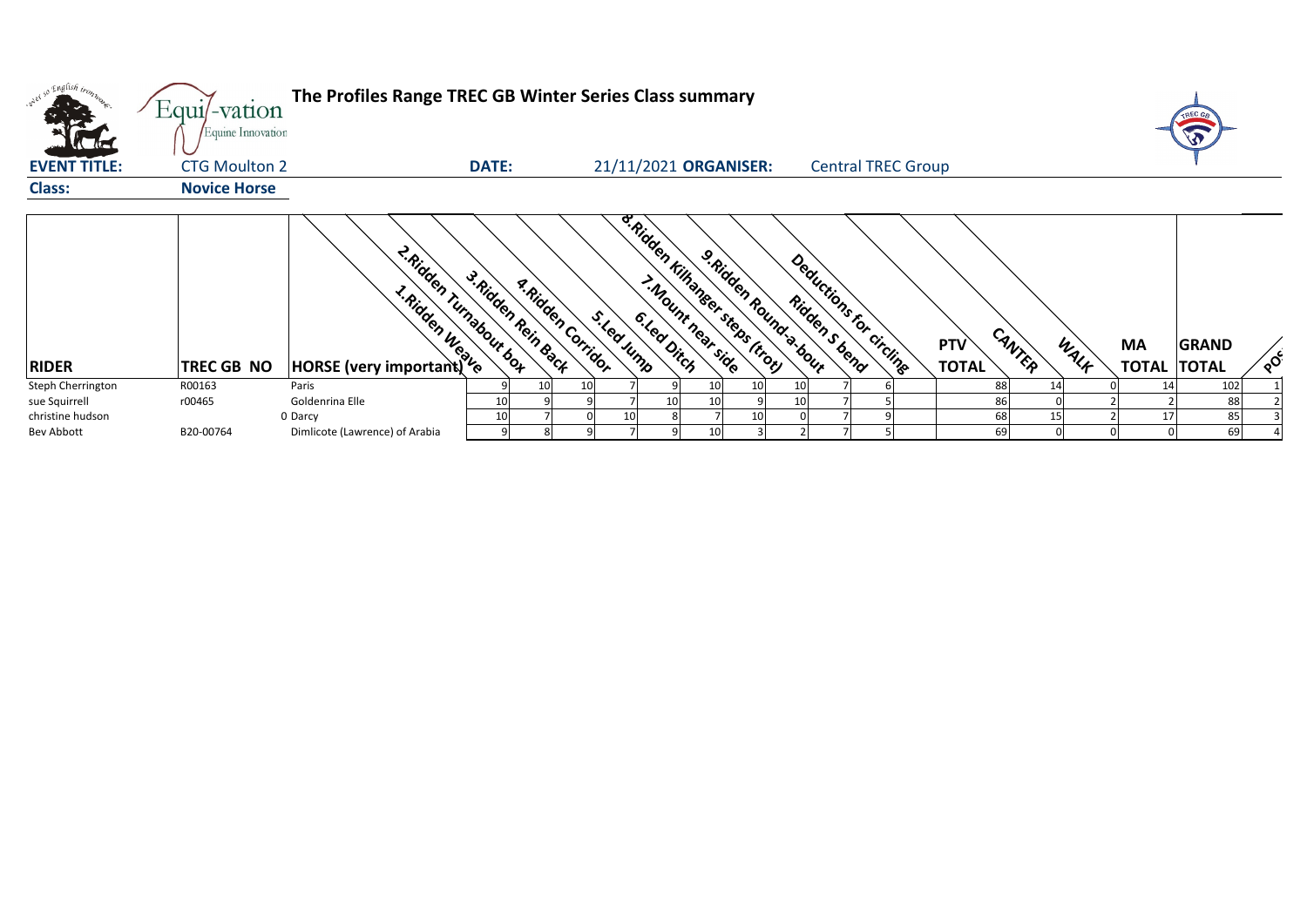

| only so English tronn | Equi/-vation<br>Equine Innovation | The Profiles Range TREC GB Winter Series Class summary                  |              |                                                           |                       |    |                                          |                |                                                |    |                            |        |      |                                 |              |                 |
|-----------------------|-----------------------------------|-------------------------------------------------------------------------|--------------|-----------------------------------------------------------|-----------------------|----|------------------------------------------|----------------|------------------------------------------------|----|----------------------------|--------|------|---------------------------------|--------------|-----------------|
| <b>EVENT TITLE:</b>   | <b>CTG Moulton 2</b>              |                                                                         | <b>DATE:</b> |                                                           | 21/11/2021 ORGANISER: |    |                                          |                | <b>Central TREC Group</b>                      |    |                            |        |      |                                 |              |                 |
| <b>Class:</b>         | <b>Newcomer</b>                   |                                                                         |              |                                                           |                       |    |                                          |                |                                                |    |                            |        |      |                                 |              |                 |
| <b>RIDER</b>          | <b>TREC GB NO</b>                 | 2. Ridden Neck tein<br>1. Ridden Weave<br><b>HORSE</b> (very important) |              | s. Ridden Kilhanser steps<br><b>R.Ridden Turnabourbox</b> | 6. Ridden Corridor    |    | 8. Mount Nearside<br><b>Med Reinback</b> | 9. Ridden Jump | Deductions for circlinge<br>10. Ridden S. bend |    | <b>PTV</b><br><b>TOTAL</b> | CANTER | WALK | <b>MA</b><br><b>TOTAL TOTAL</b> | <b>GRAND</b> | $\mathcal{S}$ ် |
| <b>Ellie Turner</b>   |                                   | 0 Stretch                                                               | 10           |                                                           |                       |    |                                          |                |                                                | 10 | 85                         |        |      |                                 | 90           |                 |
| sandra white          |                                   | 0 Athena                                                                | 10           |                                                           |                       | 10 |                                          | 10             |                                                |    | 86                         |        |      |                                 | 86           |                 |
| Claire Baker          | B21-01735                         | Annie                                                                   | 10           | 10                                                        |                       |    |                                          |                |                                                |    | 79                         |        |      |                                 | 79           |                 |
| christine hudson      |                                   | 0 Darcy                                                                 | 10           | 10                                                        |                       |    |                                          | 10             |                                                | 10 | 72                         |        | 0.5  | 0.5                             | 72.5         |                 |
| Julie Smith           |                                   | 0 Danny                                                                 | 10           |                                                           |                       |    |                                          |                |                                                |    | 65                         |        | 1.5  | 3.5                             | 68.5         |                 |
| Wendy Bannerman       | N/A                               | Rosa                                                                    |              | 10                                                        |                       |    |                                          |                |                                                |    | 62                         |        |      |                                 | 62           |                 |
| Susan Benfield        |                                   | 0 Diesel                                                                | 10           |                                                           |                       |    |                                          |                |                                                |    | 47                         |        |      |                                 | 47           |                 |

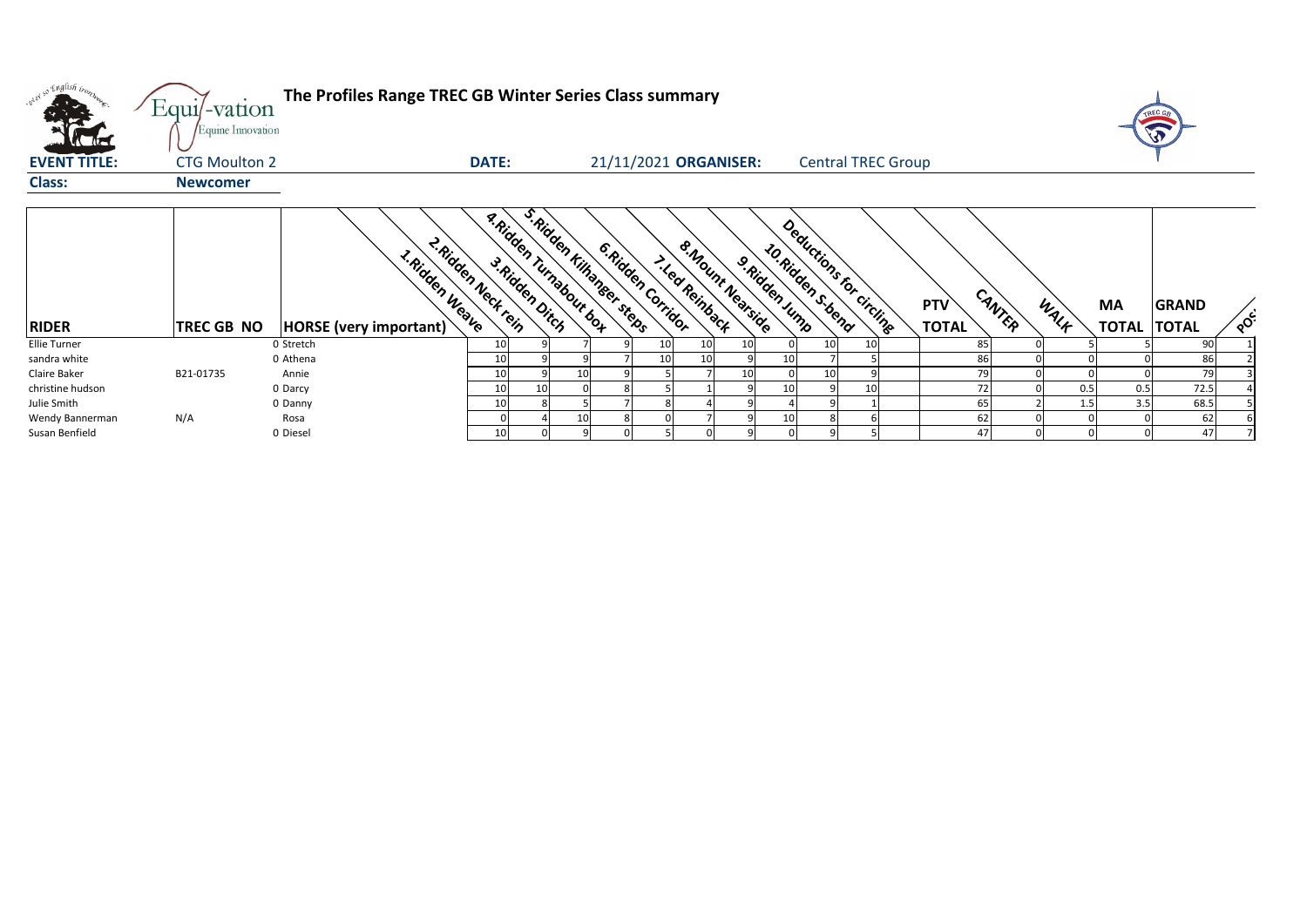

## **TREC GB Winter Series Class summary**

| <b>EVENT TITLE:</b>     | <b>CTG Moulton 2</b>      | <b>DATE:</b>                                                                                                                           |                                     |                                        | 21/11/2021 ORGANISER: |                |                |                                  | <b>Central TREC Group</b> |                            |                | $\sqrt{2}$                   |                   |
|-------------------------|---------------------------|----------------------------------------------------------------------------------------------------------------------------------------|-------------------------------------|----------------------------------------|-----------------------|----------------|----------------|----------------------------------|---------------------------|----------------------------|----------------|------------------------------|-------------------|
| <b>Class:</b>           | <b>Pairs</b>              |                                                                                                                                        |                                     |                                        |                       |                |                |                                  |                           |                            |                |                              |                   |
| <b>RIDER</b>            | <b>TREC GB NO</b>         | a Ridden Kilhanger steps 11. Ridden Siden ass<br>3. Ridden reinback 10. Ridden Turnabour bot<br>S. Ridden S. bend 12. Ridden Neck Rein | 6. Ridden Corridor 13. Ridden Dirch | I. Ridden Round's bour 14. Led s. bend |                       |                |                |                                  | Deductions for circline   | <b>PTV</b><br><b>TOTAL</b> | CANTER<br>WALK | <b>MA</b><br><b>TOTAL TC</b> | GF                |
| Karen Barker            | B00266<br>Rosie           | 10                                                                                                                                     | 10                                  | 10                                     | 10                    |                |                | 0<br>$\overline{0}$              |                           | 60                         |                |                              | 0 103             |
| sue Squirrell           | Goldenrina Elle<br>r00465 |                                                                                                                                        |                                     |                                        | 10                    |                | 10             | $\Omega$<br>$\Omega$             |                           | 43                         |                |                              | 0 103             |
| Sarah Hemmings          | R20-00804<br>Honey        |                                                                                                                                        |                                     | 10                                     |                       |                |                | $\overline{0}$                   |                           | 48                         |                |                              | 0 93              |
| <b>Helen Duckmanton</b> | Spot                      |                                                                                                                                        | 10                                  |                                        | 10                    | 10             |                | $\Omega$<br>$\Omega$             | $\Omega$                  | 45                         |                |                              | $0\overline{)93}$ |
| Carole Ryan             | 0 Leo                     |                                                                                                                                        |                                     |                                        |                       |                |                | $\Omega$<br>$\Omega$             | $\Omega$                  | 35                         |                |                              | $0\,90$           |
| Niki Keeler             | 0 Maddison                |                                                                                                                                        |                                     | 10                                     | 10                    | 9              | 10             | $\overline{0}$<br>0              | $\Omega$                  | 55                         | ΩI             |                              | 0 90              |
| sue Squirrell           | r00465<br>Goldenrina Elle | 8 <sup>1</sup>                                                                                                                         | 10                                  | 10                                     | $\overline{2}$        | 7 <sup>1</sup> | 7 <sup>1</sup> | 0 <br> 0                         | 0                         | 45                         | 0              | $\overline{0}$               | 0 89              |
| <b>Lynsey Ellis</b>     | B21-00632<br>Scrumpy      |                                                                                                                                        | 10                                  | 10                                     | 10                    | 6              |                | $\overline{0}$<br>$\overline{0}$ | <sup>0</sup>              | 44                         | 0l             | $\Omega$                     | 0 89              |
| Gemma Wiggins           | 0 Hudson                  |                                                                                                                                        |                                     | 10                                     | 4                     |                |                | $\overline{0}$<br>$\Omega$       | $\Omega$                  | 43                         | 0l             |                              | $0\overline{79}$  |
| Sara Bird               | 0 Winston                 |                                                                                                                                        | -q                                  | 10<br>n                                | 10                    |                |                | $\overline{0}$<br>$\Omega$       | $\Omega$                  | 36                         | ΩI             |                              | 0 79              |
| Susan Benfield          | 0 Diesel                  | 81                                                                                                                                     | $\Omega$                            |                                        |                       |                |                | $\mathbf 0$<br>$\overline{0}$    | $\Omega$                  | 15                         | 0              |                              | 0 <sub>0</sub>    |
| Julie Smith             | 0 Danny                   |                                                                                                                                        |                                     | <sup>n</sup>                           | $\overline{0}$        | $\Omega$       |                | $\Omega$<br>0                    | $\Omega$                  |                            | <sup>0</sup>   | ∩                            | 0 <sup>0</sup>    |